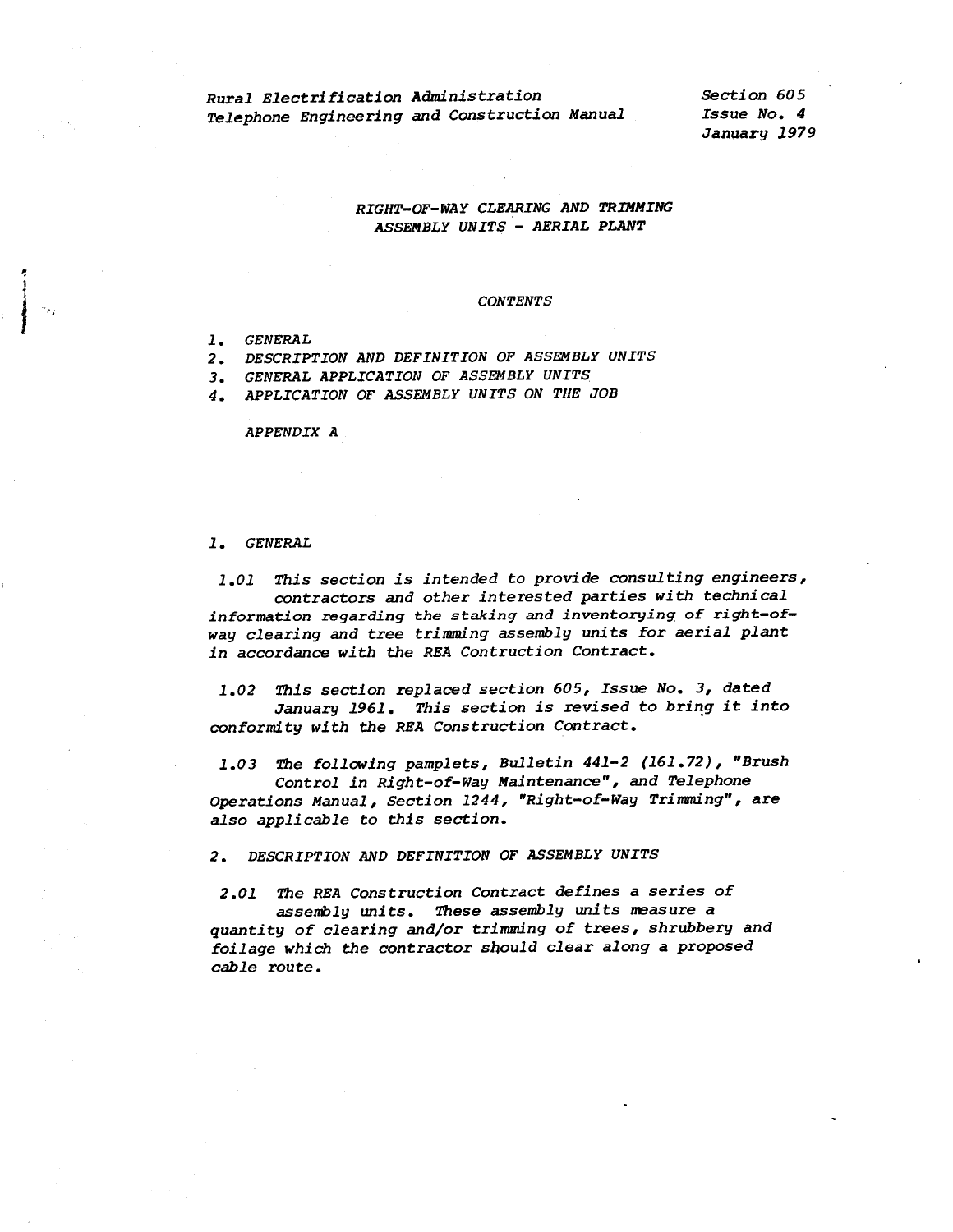*2.02 The system of assembly Wlits used in the REA Construction Contract is intended to be exact and definite. The units are descriptions of clearing and/or trimming limits which are to be performed to stated specifications relative to the proposed* or *existing facility. The amount of work required may vary considerably. It is important that the contractor be familiar with the general field conditions before making a bid.* 

*<sup>2</sup>.OJ The description and illustrations of aerial right-of-way clearing and tree trimming assembly units contained in the REA Construction Contract have been reproduced and are attached to this section as Appendix A.* 

*2.04 A description of* tl1e *assembly units and methods of* 

*application must be fully understood before accuracy and fairness can be attained in the staking and inventorying of right-of-way clearing. Engineers and contractors should apply good judgement and keep in mind the fact that the right-of-way clearing assembly units define the limits of clearing* or *trimming to be accomplished. They do not represent the exact quantity of work to be performed since this quantity of work is dependent on the location and extent of trees, brush and foilage.* 

*3. GENERAL APPLICATION OF ASSEMBLY UNTIS* 

*3.01 With an understanding of the assembly units and the methods of determining, specifying and pricing them, the following facts become evident:* 

*3.011 It is necessary that the engineer determine the* 1111.n~mum *limits within which a clear right-of-way is required for each type of pole line facility, separate pole line,* or *section of pole line. Each pole line should have a clear right-of-way of five feet on each side of the center line* or *lilli>s and foliage should be removed by trimming for <sup>a</sup>space of five feet around the cable.* 

- 2 -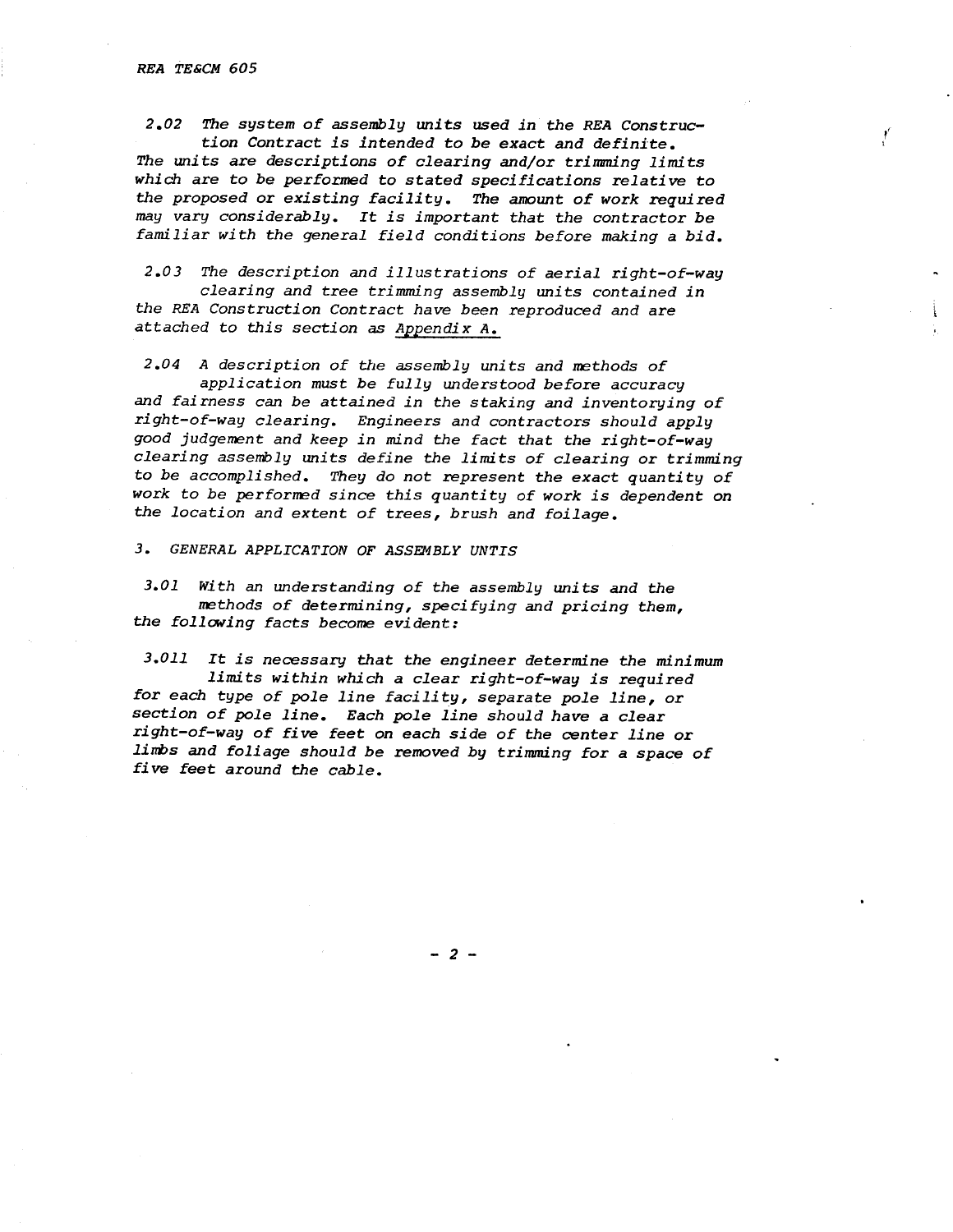*Normal guidelines which may be used in this determination*  are *listed below but the engineer may find it* necessary *to deviate from* these *in* certain *special instances.* 

| 1. Aerial cable plant       | Five feet on each side of |
|-----------------------------|---------------------------|
| 2. Aerial distribution wire | the center line of the    |
| 3. Drop Wire                | pole line.                |

*3.012 The contractor should visit the construction site, evaluate* 

*the work necessary to accomplish the required clearing and establish a price for each type of "R" assembly unit included in the plans and specifications. The contractor should have staking sheets when he examines the construction site. These staking sheets should include the necessary plans and specifications and maps showing the general location of proposed lines and types of facility to the constructed. The contractor should consult with the engineer to determine if deviations from the above listed normal guidelines for right-of-way clearing have been made, and if so, the minimum limits required on these lines.* 

*3.02 The engineer should ensure that staking is accurate and the right-of-way clearing quantities are reasonable. The contractor and engineer should have a common understanding of assembly unit descriptions and requirements.* 

*3.03 Right-of-way clearing units should be inventoried by the* 

*engineer and contractor after the preconstruction conference and prior to actual completion of the work. The amount of work can be determined and assembly units assigned.* 

*4. APPLICATION OF ASSEMBLY UNITS ON THE JOB* 

*4.01 Appendix A is a sample map showing typical right-of-way* 

*clearing and* tree *trimming conditions which may be encountered on the job. Each example is identified and explained in Paragraph 4.03.* 

*4.02 A ten (10) foot clear right-of-way, five feet on each side of the pole line should be provided for all aerial cable, aerial distribution wire and drop wire on this sample project, including those items on joint use poles.* 

*3-*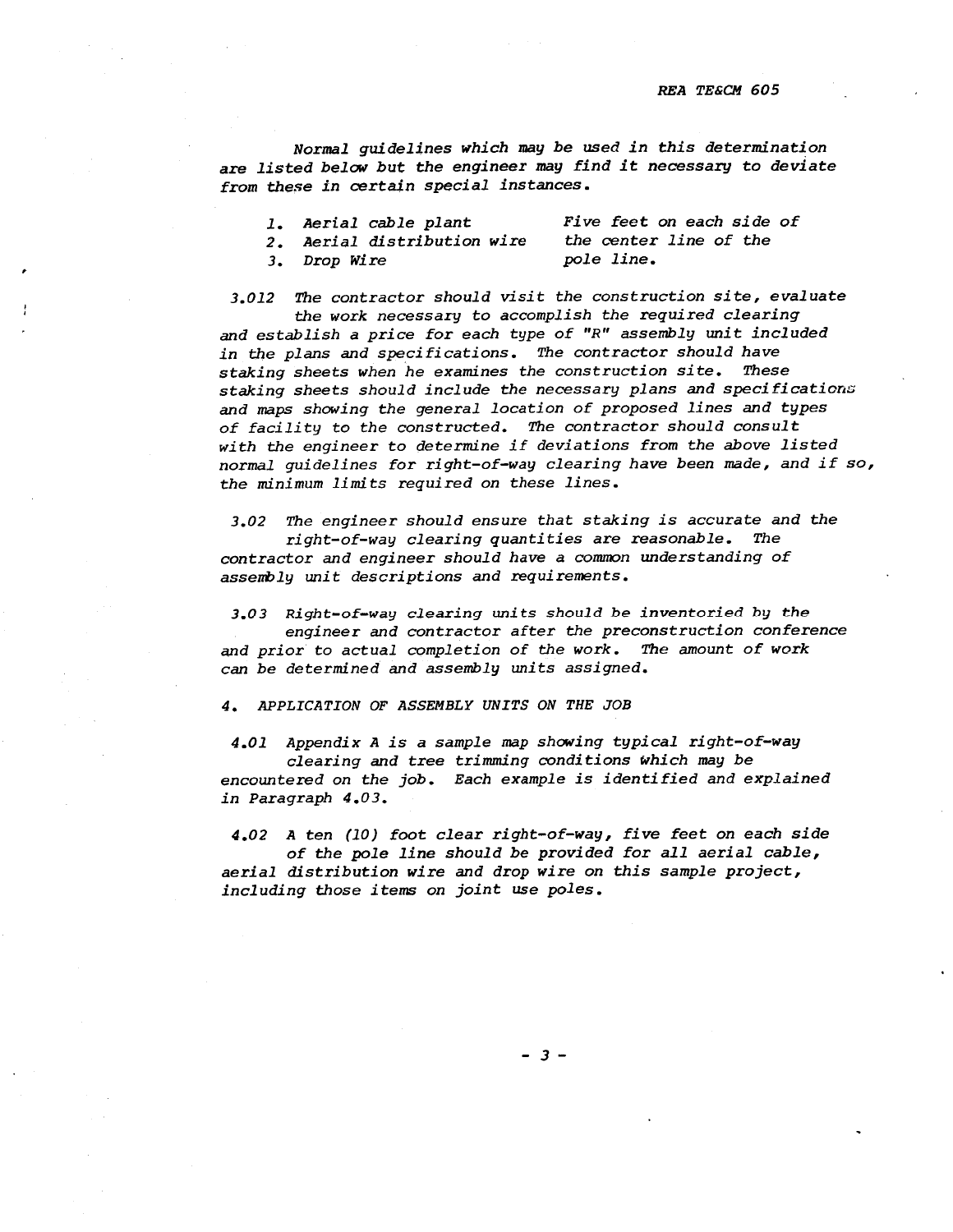- *4.03 Examples:* 
	- *(1* & *2) A fence* row *growth exists on one side of the pole line. Rl-5 should be specified and cleared.*
	- *( 3* & *4) Trees are located under the proposed line and extend across the center line of the pole line route. T.he R2-5 assembly should be specified and cleared.*
	- *(5) A shade tree is marked on the staking sheet "Trim Only". RJ-5 would be specified.*
	- *(6) Drop Wire (trimming included in unit). T.he "R" asserrblies should be suffixed with the letter "M"*  to *indicate any necessary reclearing.*
	- *(7) T.his Wli* t *is a danger tree and even though it is outside the right-of-way limits, it* must *be topped*  or *cut down. Rl-5 assembly should be specified.*
	- *(8) Here we find two* trees, *one on each side of the proposed pole line within the right-of-way and another tree growing outside of the right-of-way with the lirrbs and foliage extending within the limits of the right-of-way and overlapping the other two trees (neasured along the pole line). R2-5 would be specified.*
	- *(9) One tree growing within the right-of-way limits with limbs and foliage extending across the center line. R2-5 should be specified.*
	- *(10) In this example, a tree is growing outside of the right-of-way with limbs extending into the limits of the right-of-way but not across the center line.*  An *Rl-5 unit should be specified and the contractor would trim the limbs and foliage within the limits of the right-of-way. Cutting of the* tree *would be permitted only if the contractor secured written permission from the property owner.*
	- *(11) A tree located within the limit of the right-of-way adjacent* to *a proposed pole location. The limbs do not extend across the center line.* An *Rl-5 unit should be specified.*

*4-*